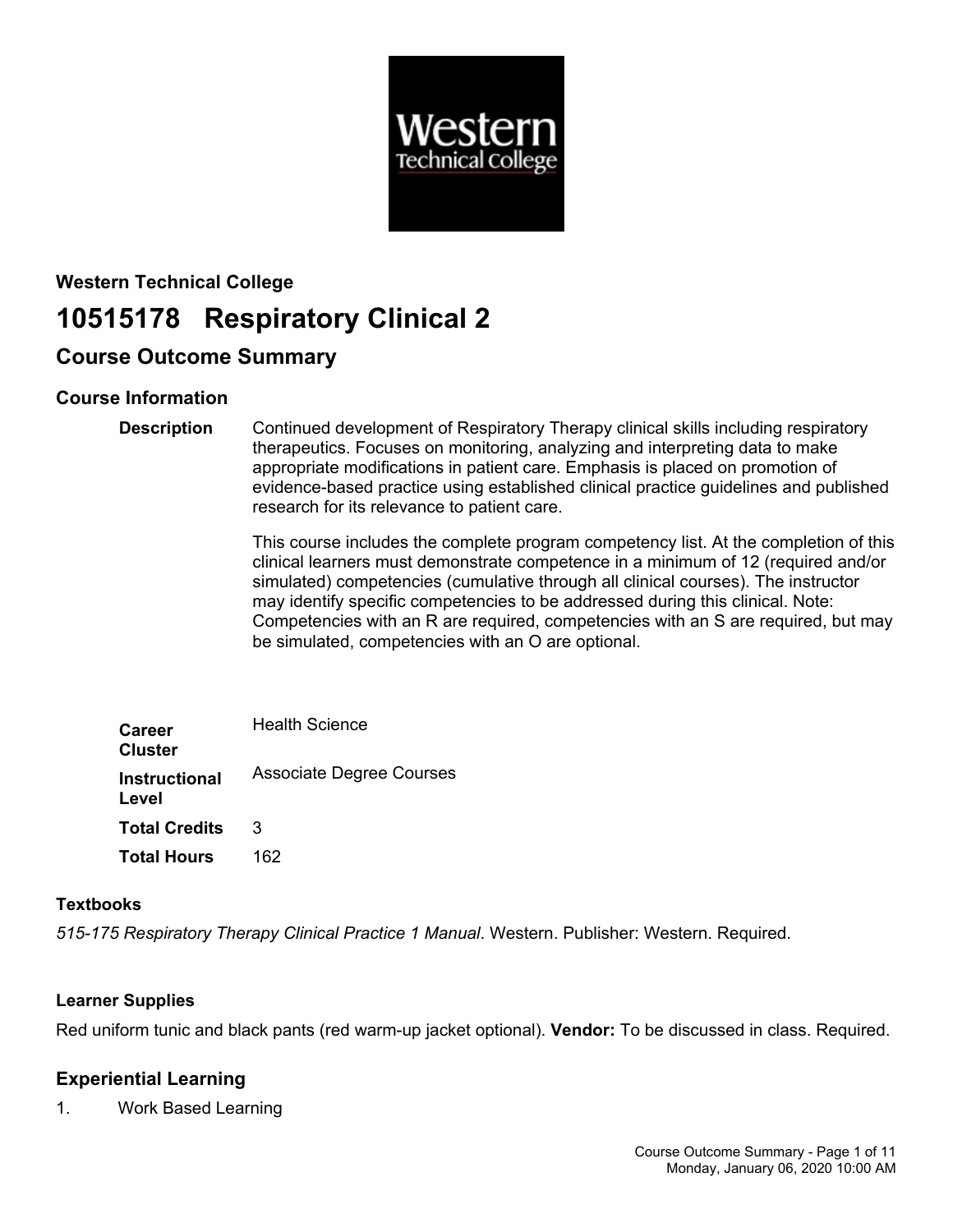# **Program Outcomes**

- 1. Apply respiratory therapy concepts to patient care situations.
- 2. Demonstrate technical proficiency required to fulfill the role of a Respiratory Therapist.
- 3. Practice respiratory therapy according to established professional and ethical standards.

# **Course Competencies**

# **1. Demonstrate competence in 12 clinical competencies**

**Assessment Strategies**

1.1. in a clinical setting.

**Criteria**

*Your performance will be successful when:*

1.1. you obtain check-offs for at least 12 clinical competencies on this list; your instructor may or may not assign specific competencies

# **2. Apply standard precautions R**

**Assessment Strategies**

- 2.1. in a clinical setting
- 2.2. through an oral or written response to scenarios and/or questions

**Criteria**

*Your performance will be successful when:*

- 2.1. you perform the relevant steps on the procedure checklist
- 2.2. you perform the procedure according to the clinical practice guidelines and/or evidence based medicine
- 2.3. you perform the procedure according to institutional policies

# **3. Assess vital signs R**

**Assessment Strategies**

- 3.1. in a clinical setting
- 3.2. through an oral or written response to scenarios and/or questions

**Criteria**

*Your performance will be successful when:*

- 3.1. you perform the relevant steps on the procedure checklist
- 3.2. you perform the procedure according to the clinical practice guidelines and/or evidence based medicine
- 3.3. you perform the procedure according to institutional policies

# **4. Provide education to the patient and family R**

#### **Assessment Strategies**

- 4.1. by performing and/or assisting with procedure in a clinical setting or simulation<br>4.2. through an oral or written response to scenarios and/or questions
- through an oral or written response to scenarios and/or questions

**Criteria**

- 4.1. you perform the relevant steps on the procedure checklist
- 4.2. you perform the procedure according to the clinical practice guidelines and/or evidence based medicine
- 4.3. you perform the procedure according to institutional policies

# **5. Perform pulse oximetry R**

# **Assessment Strategies**

- 5.1. in a clinical setting
- 5.2. through an oral or written response to scenarios and/or questions

#### **Criteria**

*Your performance will be successful when:*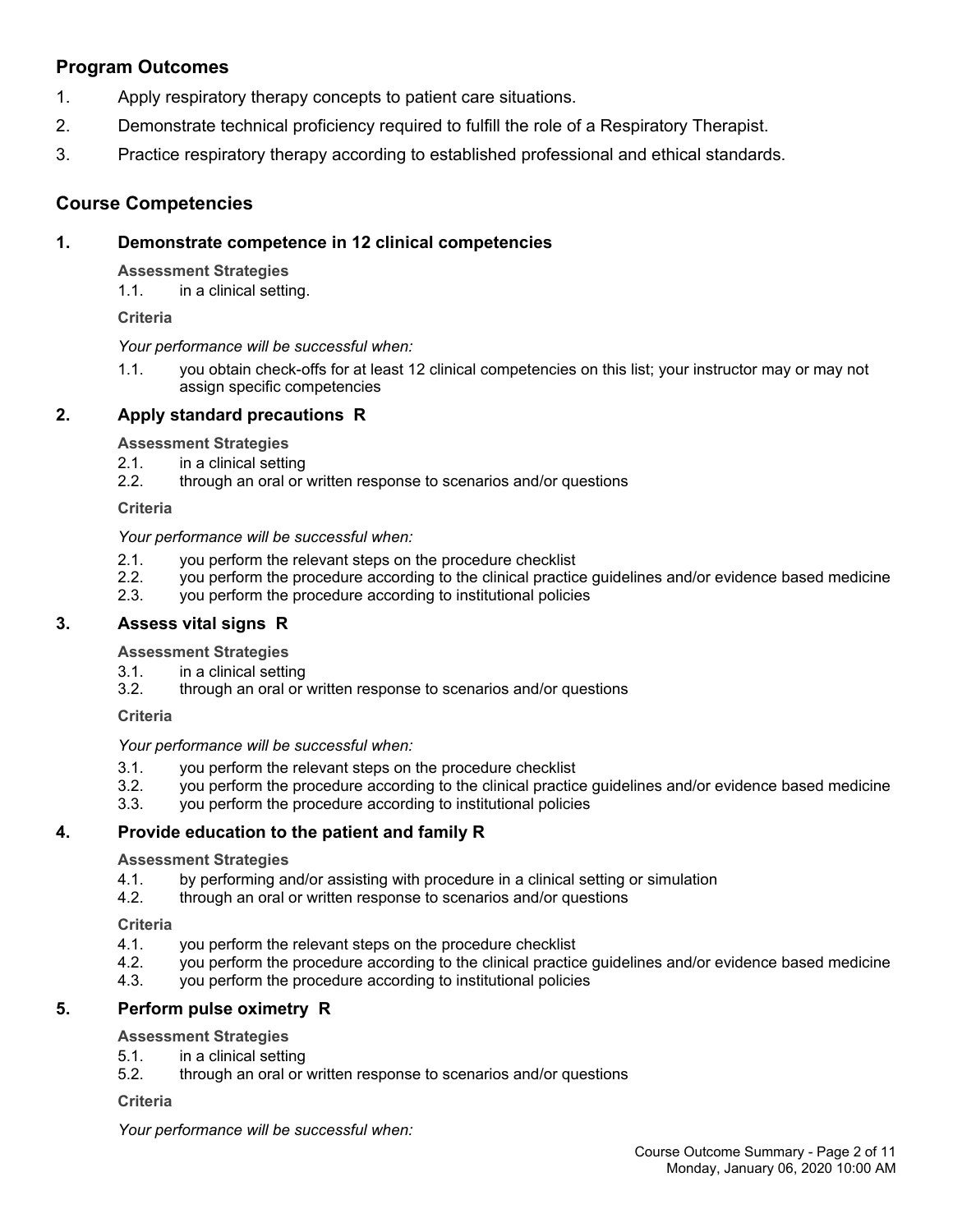- 5.1. you perform the relevant steps on the procedure checklist
- 5.2. you perform the procedure according to the clinical practice guidelines and/or evidence based medicine
- 5.3. you perform the procedure according to institutional policies

# **6. Perform chart review R**

### **Assessment Strategies**

- 6.1. in a clinical setting
- 6.2. through an oral or written response to scenarios and/or questions

#### **Criteria**

*Your performance will be successful when:*

- 6.1. you perform the relevant steps on the procedure checklist
- 6.2. you perform the procedure according to the clinical practice guidelines and/or evidence based medicine
- 6.3. you perform the procedure according to institutional policies

# **7. Demonstrate cylinder safety R**

#### **Assessment Strategies**

- 7.1. in a clinical setting
- 7.2. through an oral or written response to scenarios and/or questions

#### **Criteria**

*Your performance will be successful when:*

- 7.1. you perform the relevant steps on the procedure checklist
- 7.2. you perform the procedure according to the clinical practice guidelines and/or evidence based medicine
- 7.3. you perform the procedure according to institutional policies

# **8. Administer oxygen therapy R**

**Assessment Strategies**

- 8.1. in a clinical setting
- 8.2. through an oral or written response to scenarios and/or questions

#### **Criteria**

*Your performance will be successful when:*

- 8.1. you perform the relevant steps on the procedure checklist
- 8.2. you perform the procedure according to the clinical practice guidelines and/or evidence based medicine
- 8.3. you perform the procedure according to institutional policies

# **9. Perform open system suctioning R**

**Assessment Strategies**

- 9.1. in a clinical setting
- 9.2. through an oral or written response to scenarios and/or questions

**Criteria**

*Your performance will be successful when:*

- 9.1. you perform the relevant steps on the procedure checklist
- 9.2. you perform the procedure according to the clinical practice guidelines and/or evidence based medicine
- 9.3. you perform the procedure according to institutional policies

# **10. Perform closed system suctioning R**

#### **Assessment Strategies**

- 10.1. in a clinical setting
- 10.2. through an oral or written response to scenarios and/or questions

**Criteria**

#### *Your performance will be successful when:*

- 10.1. you perform the relevant steps on the procedure checklist
- 10.2. you perform the procedure according to the clinical practice guidelines and/or evidence based medicine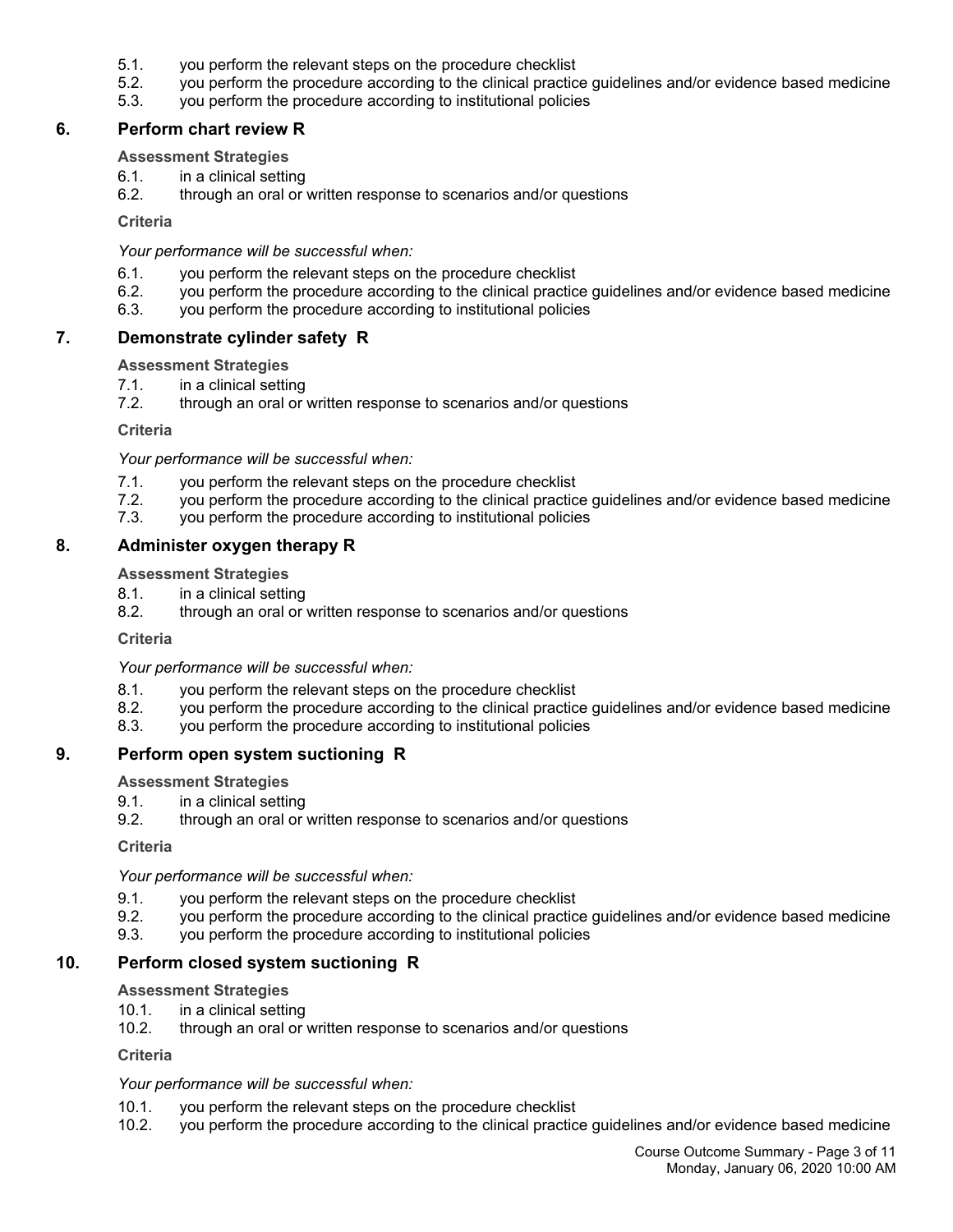10.3. you perform the procedure according to institutional policies

# **11. Perform extubation R**

# **Assessment Strategies**

- 11.1. in a clinical setting
- 11.2. through an oral or written response to scenarios and/or questions

# **Criteria**

# *Your performance will be successful when:*

- 11.1. you perform the relevant steps on the procedure checklist
- 11.2. you perform the procedure according to the clinical practice guidelines and/or evidence based medicine
- 11.3. you perform the procedure according to institutional policies

# **12. Perform arterial puncture R**

# **Assessment Strategies**

- 12.1. in a clinical setting
- 12.2. through an oral or written response to scenarios and/or questions

# **Criteria**

# *Your performance will be successful when:*

- 12.1. you perform the relevant steps on the procedure checklist
- 12.2. you perform the procedure according to the clinical practice guidelines and/or evidence based medicine
- 12.3. you perform the procedure according to institutional policies

# **13. Administer bronchial hygiene adjuncts (i.e. flutter, pep, vest) R**

# **Assessment Strategies**

- 13.1. by performing and/or assisting with procedure in a clinical setting or simulation
- 13.2. through an oral or written response to scenarios and/or questions

# **Criteria**

- 13.1. you perform the relevant steps on the procedure checklist
- 13.2. you perform the procedure according to the clinical practice guidelines and/or evidence based medicine
- 13.3. you perform the procedure according to institutional policies

# **14. Manage artificial airways R**

# **Assessment Strategies**

- 14.1. by performing and/or assisting with procedure in a clinical setting or simulation
- 14.2. through an oral or written response to scenarios and/or questions

# **Criteria**

- 14.1. you perform the relevant steps on the procedure checklist
- 14.2. you perform the procedure according to the clinical practice guidelines and/or evidence based medicine
- 14.3. you perform the procedure according to institutional policies

# **15. Manage ventilator modes based on patient need R**

# **Assessment Strategies**

- 15.1. by performing and/or assisting with procedure in a clinical setting or simulation
- 15.2. through an oral or written response to scenarios and/or questions

# **Criteria**

- 15.1. you perform the relevant steps on the procedure checklist<br>15.2. vou perform the procedure according to the clinical practic
- 15.2. you perform the procedure according to the clinical practice guidelines and/or evidence based medicine
- 15.3. you perform the procedure according to institutional policies

# **16. Manage non-invasive positive pressure ventilation R**

# **Assessment Strategies**

- 16.1. by performing and/or assisting with procedure in a clinical setting or simulation
- 16.2. through an oral or written response to scenarios and/or questions

# **Criteria**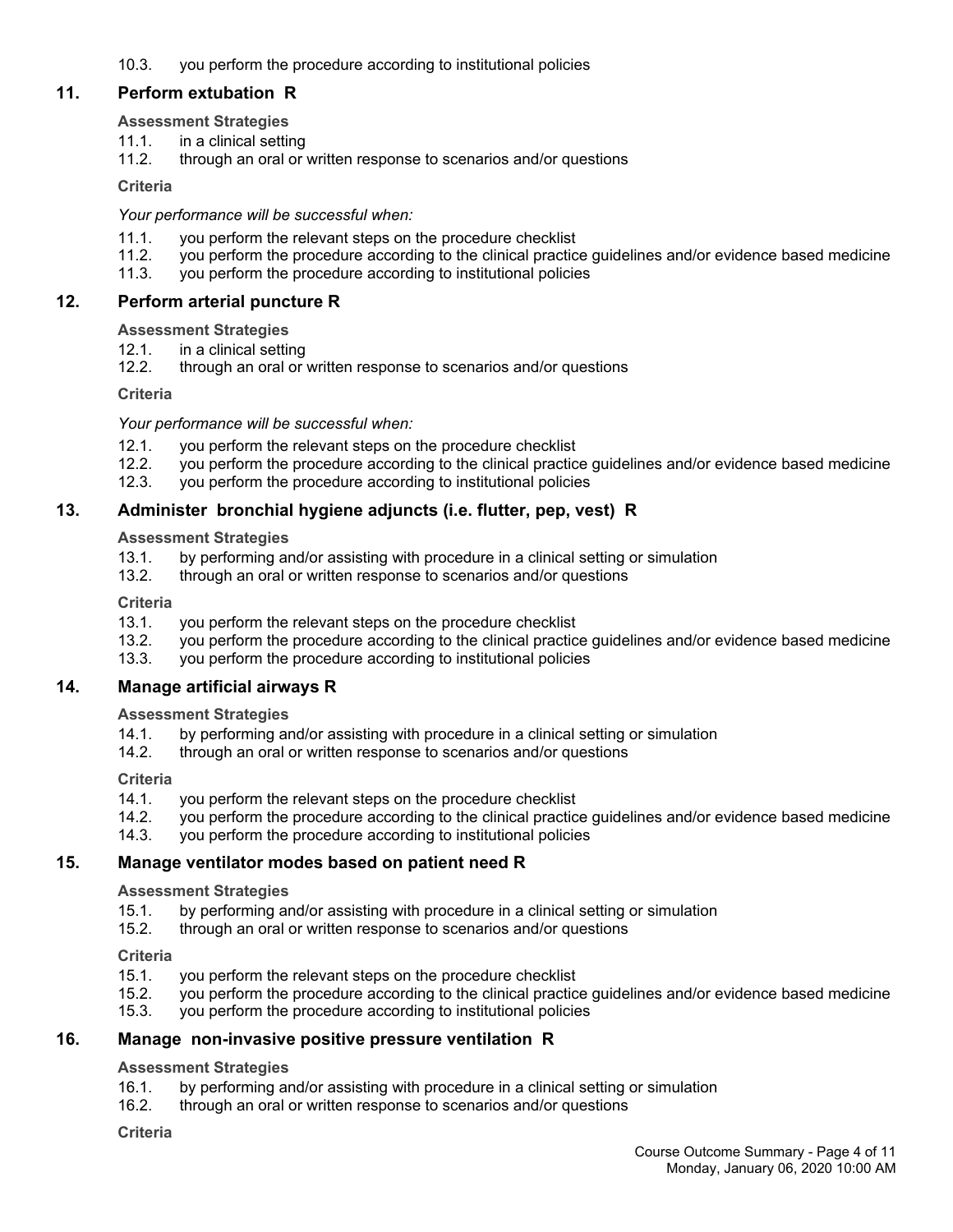- 16.1. you perform the relevant steps on the procedure checklist
- 16.2. you perform the procedure according to the clinical practice guidelines and/or evidence based medicine
- 16.3. you perform the procedure according to institutional policies

# **17. Administer aerosolized medication R**

#### **Assessment Strategies**

- 17.1. by performing and/or assisting with procedure in a clinical setting or simulation
- 17.2. through an oral or written response to scenarios and/or questions

#### **Criteria**

- 17.1. you perform the relevant steps on the procedure checklist
- 17.2. you perform the procedure according to the clinical practice guidelines and/or evidence based medicine
- 17.3. you perform the procedure according to institutional policies

### **18. Evaluate patient response to mechanical ventilation R**

# **Assessment Strategies**

- 18.1. by performing and/or assisting with procedure in a clinical setting or simulation 18.2. through an oral or written response to scenarios and/or questions
- through an oral or written response to scenarios and/or questions

#### **Criteria**

- 18.1. you perform the relevant steps on the procedure checklist
- 18.2. you perform the procedure according to the clinical practice guidelines and/or evidence based medicine
- 18.3. you perform the procedure according to institutional policies

#### **19. Initiate mechanical ventilation R**

#### **Assessment Strategies**

- 19.1. by performing and/or assisting with procedure in a clinical setting or simulation<br>19.2. through an oral or written response to scenarios and/or questions
- through an oral or written response to scenarios and/or questions

#### **Criteria**

- 19.1. you perform the relevant steps on the procedure checklist
- 19.2. you perform the procedure according to the clinical practice guidelines and/or evidence based medicine
- 19.3. you perform the procedure according to institutional policies

# **20. Evaluate patient readiness for liberation from mechanical ventilation R**

# **Assessment Strategies**

- 20.1. by performing and/or assisting with procedure in a clinical setting or simulation
- 20.2. through an oral or written response to scenarios and/or questions

#### **Criteria**

- 20.1. you perform the relevant steps on the procedure checklist
- 20.2. you perform the procedure according to the clinical practice guidelines and/or evidence based medicine
- 20.3. you perform the procedure according to institutional policies

# **21. Administer hyperinflation therapy adjuncts i.e. incentive spirometry, intermittent positive pressure breathing, PAP R**

#### **Assessment Strategies**

- 21.1. by performing and/or assisting with procedure in a clinical setting or simulation
- 21.2. through an oral or written response to scenarios and/or questions

#### **Criteria**

- 21.1. you perform the relevant steps on the procedure checklist
- 21.2. you perform the procedure according to the clinical practice guidelines and/or evidence based medicine
- 21.3. you perform the procedure according to institutional policies

# **22. Demonstrate strategies to prevent ventilator associated events R**

#### **Assessment Strategies**

- 22.1. by performing and/or assisting with procedure in a clinical setting or simulation
- 22.2. through an oral or written response to scenarios and/or questions

#### **Criteria**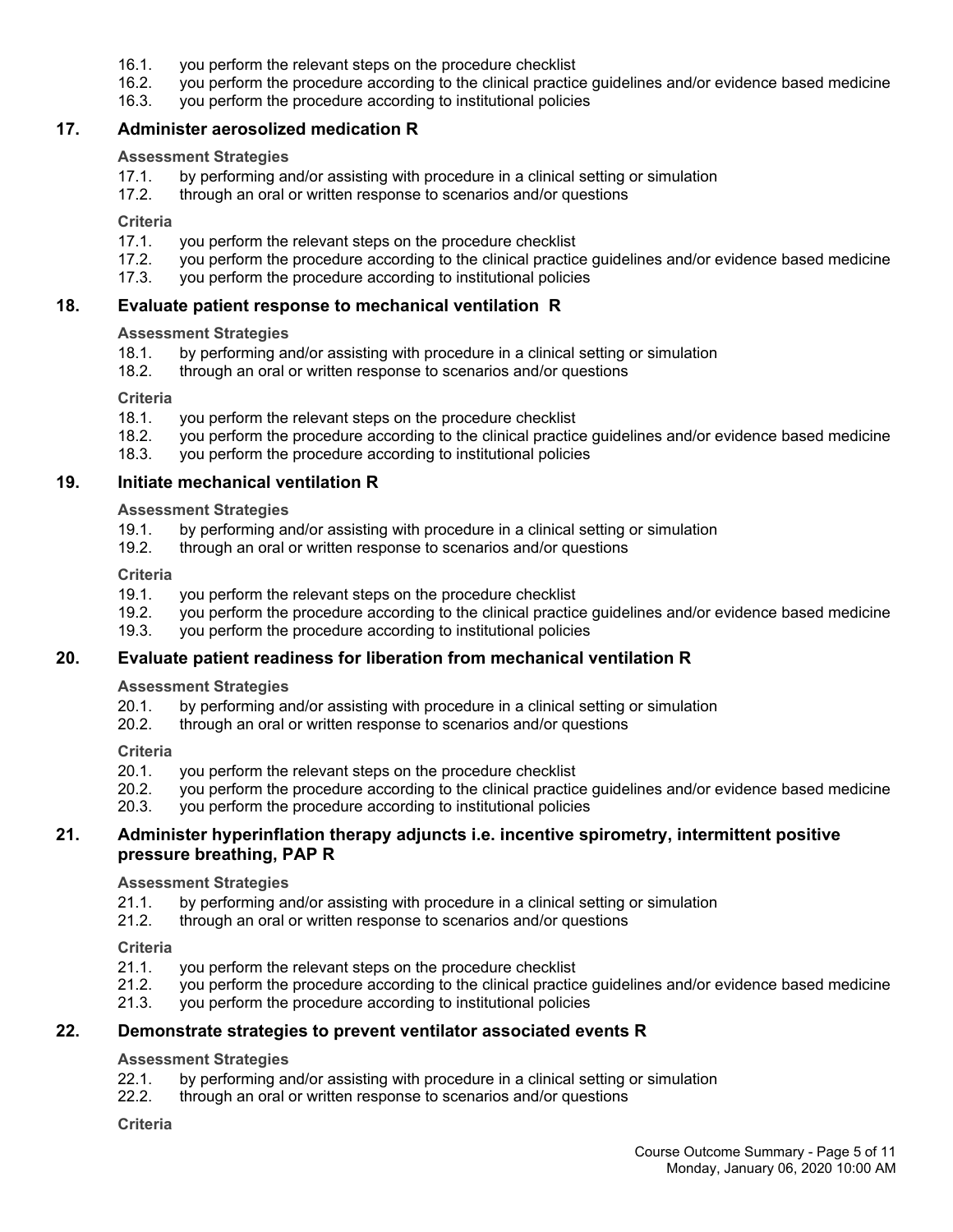- 22.1. you perform the relevant steps on the procedure checklist
- 22.2. you perform the procedure according to the clinical practice guidelines and/or evidence based medicine
- 22.3. you perform the procedure according to institutional policies

# **23. Implement weaning protocols R**

#### **Assessment Strategies**

- 23.1. by performing and/or assisting with procedure in a clinical setting or simulation
- 23.2. through an oral or written response to scenarios and/or questions

#### **Criteria**

- 23.1. you perform the relevant steps on the procedure checklist
- 23.2. you perform the procedure according to the clinical practice guidelines and/or evidence based medicine
- 23.3. you perform the procedure according to institutional policies

#### **24. Perform a pulmonary exam R**

# **Assessment Strategies**

- 24.1. in a clinical setting
- 24.2. through an oral or written response to scenarios and/or questions

#### **Criteria**

#### *Your performance will be successful when:*

- 24.1. you perform the relevant steps on the procedure checklist
- 24.2. you perform the procedure according to the clinical practice guidelines and/or evidence based medicine
- 24.3. you perform the procedure according to institutional policies

# **25. Participate as a member of the interprofessional care management team R**

# **Assessment Strategies**

- 25.1. by performing and/or assisting with procedure in a clinical setting or simulation
- 25.2. through an oral or written response to scenarios and/or questions

#### **Criteria**

- 25.1. you meet with the care team
- 25.2. you use effective communicate strategies
- 25.3. you provide recommendations for changes to the therapeutic care plan
- 25.4. you accept feedback in a professional manner

# **26. Perform manual ventilation according to patient needs S**

#### **Assessment Strategies**

- 26.1. by performing and/or assisting with procedure in a clinical setting or simulation
- 26.2. through an oral or written response to scenarios and/or questions

### **Criteria**

- 26.1. you perform the relevant steps on the procedure checklist
- 26.2. you perform the procedure according to the clinical practice guidelines and/or evidence based medicine
- 26.3. you perform the procedure according to institutional policies

# **27. Evaluate hemodynamic data S**

#### **Assessment Strategies**

- 27.1. by performing and/or assisting with procedure in a clinical setting or simulation
- 27.2. through an oral or written response to scenarios and/or questions

#### **Criteria**

- 27.1. you perform the relevant steps on the procedure checklist
- 27.2. you perform the procedure according to the clinical practice guidelines and/or evidence based medicine
- 27.3. you perform the procedure according to institutional policies

# **28. Evaluate need for home oxygen therapy for example oxygen titration with exercise S**

# **Assessment Strategies**

- 28.1. by performing and/or assisting with procedure in a clinical setting or simulation
- 28.2. through an oral or written response to scenarios and/or questions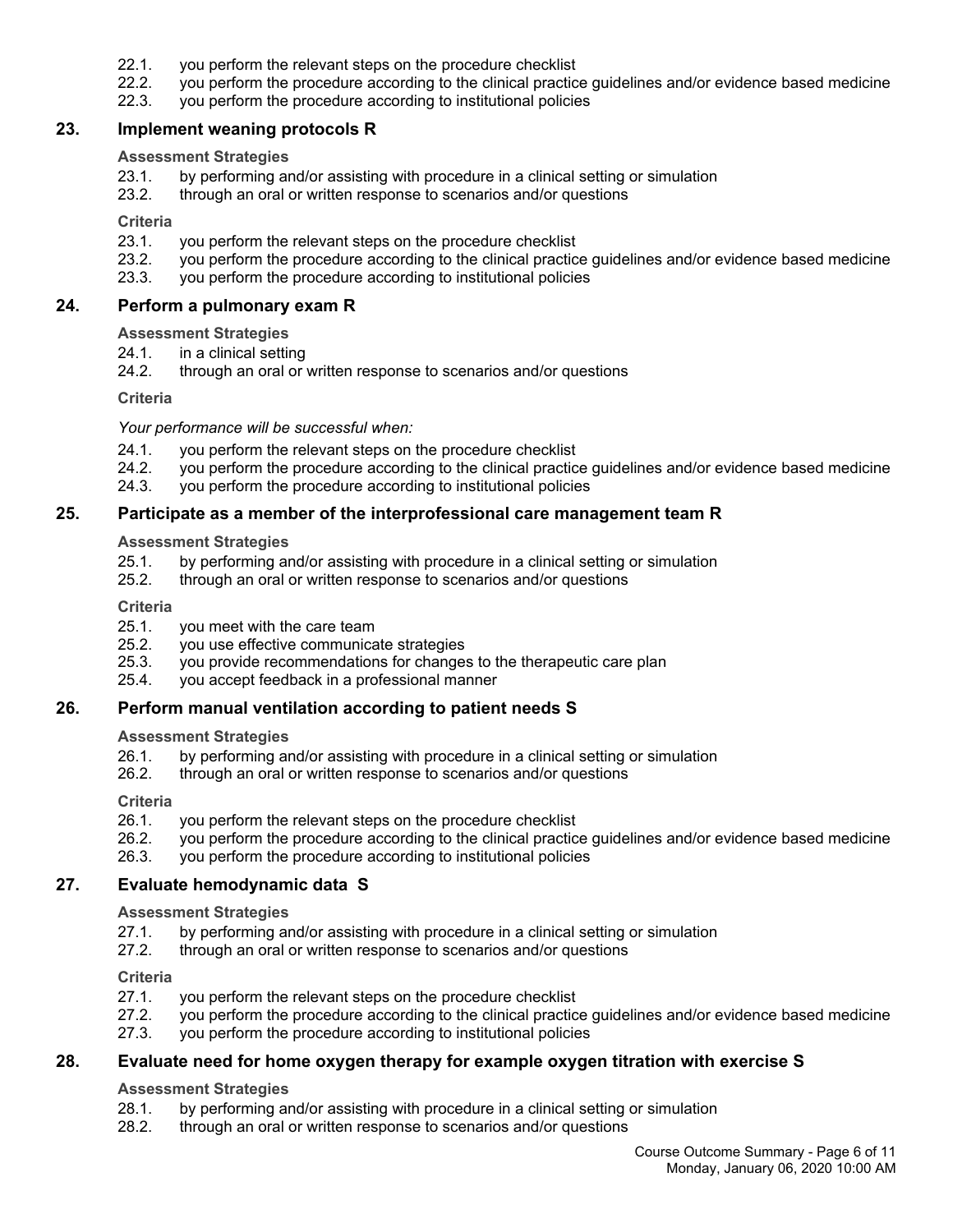**Criteria**

- 28.1. you perform the relevant steps on the procedure checklist
- 28.2. you perform the procedure according to the clinical practice guidelines and/or evidence based medicine
- 28.3. you perform the procedure according to institutional policies

# **29. Perform tracheostomy care S**

### **Assessment Strategies**

- 29.1. by performing and/or assisting with procedure in a clinical setting or simulation
- 29.2. through an oral or written response to scenarios and/or questions

**Criteria**

- 29.1. you perform the relevant steps on the procedure checklist
- 29.2. you perform the procedure according to the clinical practice guidelines and/or evidence based medicine 29.3. vou perform the procedure according to institutional policies
- you perform the procedure according to institutional policies

# **30. Interpret capnography results S**

# **Assessment Strategies**

- 30.1. by performing and/or assisting with procedure in a clinical setting or simulation
- 30.2. through an oral or written response to scenarios and/or questions

**Criteria**

- 30.1. you perform the relevant steps on the procedure checklist
- 30.2. you perform the procedure according to the clinical practice guidelines and/or evidence based medicine
- 30.3. you perform the procedure according to institutional policies

# **31. Manage mechanical ventilation of the neonate/pediatric patient S**

**Assessment Strategies**

- 31.1. by performing and/or assisting with procedure in a clinical setting or simulation
- 31.2. through an oral or written response to scenarios and/or questions

**Criteria**

- 31.1. you perform the relevant steps on the procedure checklist
- 31.2. you perform the procedure according to the clinical practice guidelines and/or evidence based medicine
- 31.3. you perform the procedure according to institutional policies

# **32. Administer chest physical therapy S**

**Assessment Strategies**

- 32.1. in a clinical setting or simulation
- 32.2. through an oral or written response to scenarios and/or questions

**Criteria**

*Your performance will be successful when:*

- 32.1. you perform the relevant steps on the procedure checklist
- 32.2. you perform the procedure according to the clinical practice guidelines and/or evidence based medicine
- 32.3. you perform the procedure according to institutional policies

# **33. Set up large volume medication nebulizer S**

**Assessment Strategies**

- 33.1. in a clinical setting or simulation
- 33.2. through an oral or written response to scenarios and/or questions

**Criteria**

#### *Your performance will be successful when:*

- 33.1. you perform the relevant steps on the procedure checklist
- 33.2. you perform the procedure according to the clinical practice guidelines and/or evidence based medicine
- 33.3. you perform the procedure according to institutional policies

# **34. Change ventilator circuit S**

**Assessment Strategies**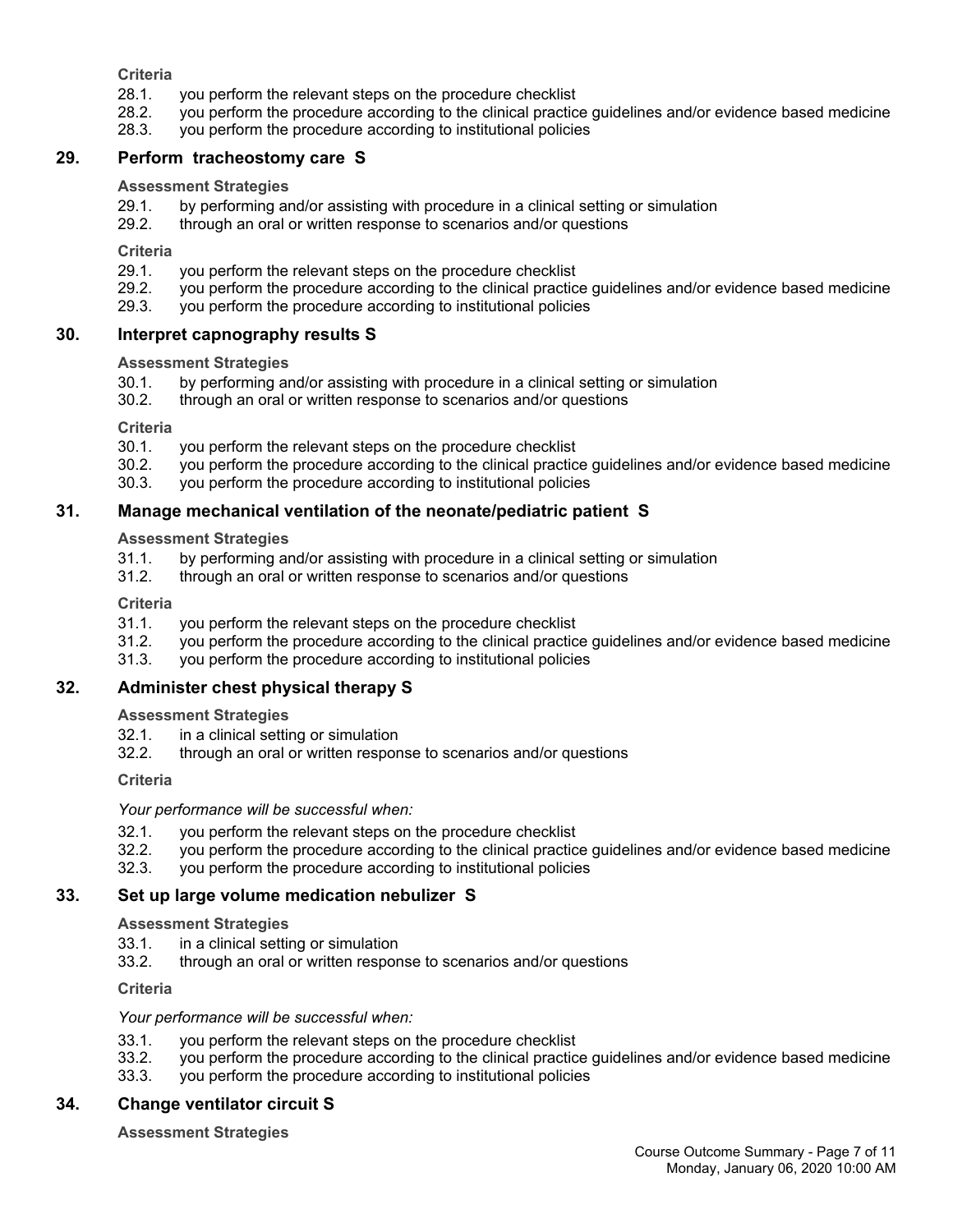- 34.1. in a clinical setting or simulation
- 34.2. through an oral or written response to scenarios and/or questions

**Criteria**

*Your performance will be successful when:*

- 34.1. you perform the relevant steps on the procedure checklist
- 34.2. you perform the procedure according to the clinical practice guidelines and/or evidence based medicine
- 34.3. you perform the procedure according to institutional policies

# **35. Assist with intubation S**

**Assessment Strategies**

- 35.1. in a clinical setting or simulation
- 35.2. through an oral or written response to scenarios and/or questions

**Criteria**

#### *Your performance will be successful when:*

- 35.1. you perform the relevant steps on the procedure checklist
- 35.2. you perform the procedure according to the clinical practice guidelines and/or evidence based medicine
- 35.3. you perform the procedure according to institutional policies

# **36. Perform nasotracheal suctioning S**

**Assessment Strategies**

- 36.1. in a clinical setting or simulation
- 36.2. through an oral or written response to scenarios and/or questions

**Criteria**

#### *Your performance will be successful when:*

- 36.1. you perform the relevant steps on the procedure checklist
- 36.2. you perform the procedure according to the clinical practice guidelines and/or evidence based medicine
- 36.3. you perform the procedure according to institutional policies

# **37. Perform screening spirometry S**

#### **Assessment Strategies**

- 37.1. in a clinical setting or simulation
- 37.2. through an oral or written response to scenarios and/or questions

**Criteria**

*Your performance will be successful when:*

- 37.1. you perform the relevant steps on the procedure checklist
- 37.2. you perform the procedure according to the clinical practice guidelines and/or evidence based medicine
- 37.3. you perform the procedure according to institutional policies

# **38. Perform 12 lead EKGs S**

#### **Assessment Strategies**

- 38.1. in a clinical setting or simulation
- 38.2. through an oral or written response to scenarios and/or questions

#### **Criteria**

#### *Your performance will be successful when:*

- 38.1. you perform the relevant steps on the procedure checklist
- 38.2. you perform the procedure according to the clinical practice guidelines and/or evidence based medicine
- 38.3. you perform the procedure according to institutional policies

# **39. Perform a trach change O**

# **Assessment Strategies**

- 39.1. by performing and/or assisting with procedure in a clinical setting or simulation
- 39.2. through an oral or written response to scenarios and/or questions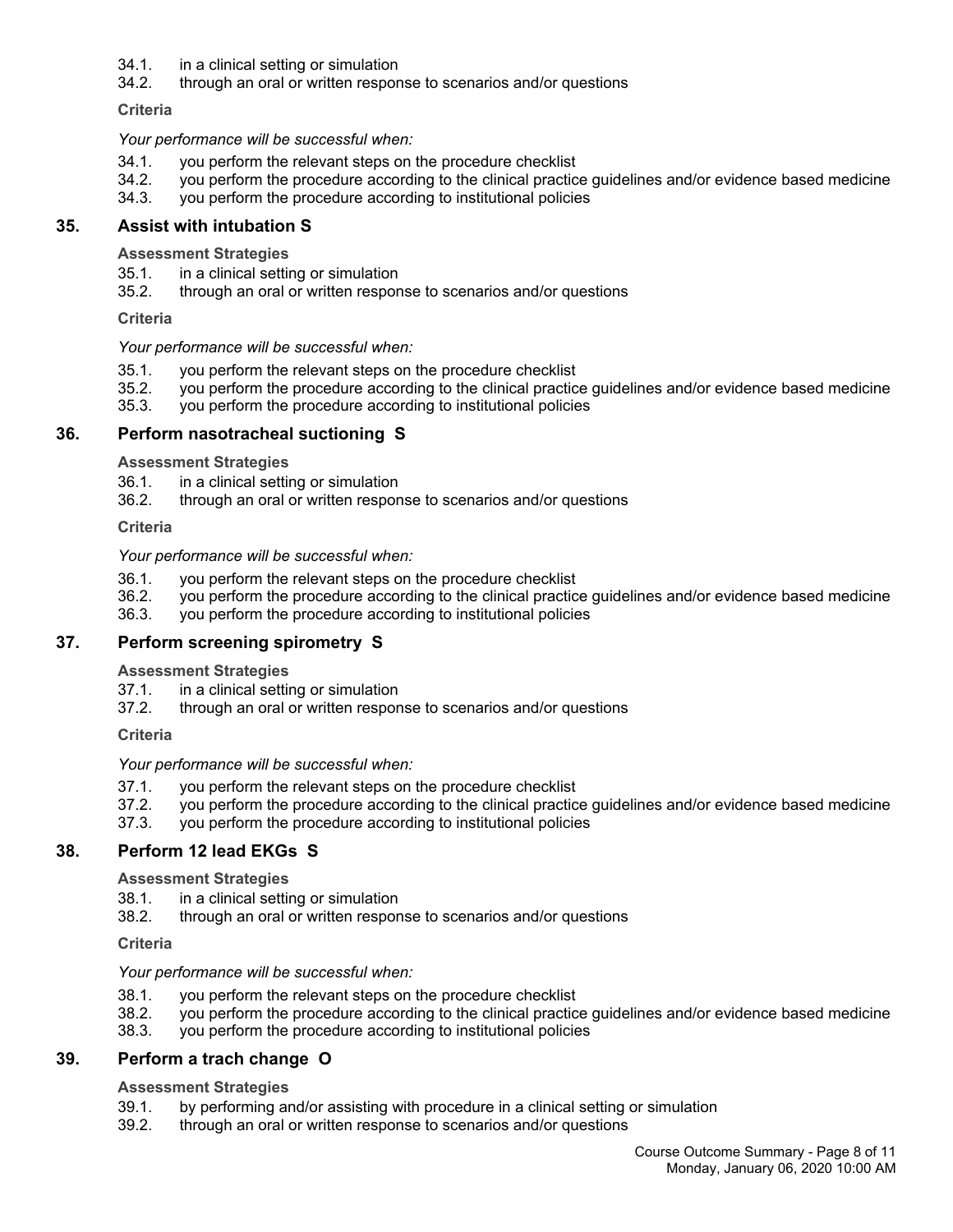# **Criteria**

*Your performance will be successful when:*

- 39.1. you perform the relevant steps on the procedure checklist
- 39.2. you perform the procedure according to the clinical practice guidelines and/or evidence based medicine
- 39.3. you perform the procedure according to institutional policies

# **40. Perform sputum induction O**

#### **Assessment Strategies**

- 40.1. by performing and/or assisting with procedure in a clinical setting or simulation
- 40.2. through an oral or written response to scenarios and/or questions

#### **Criteria**

*Your performance will be successful when:*

- 40.1. you perform the relevant steps on the procedure checklist
- 40.2. you perform the procedure according to the clinical practice guidelines and/or evidence based medicine
- 40.3. you perform the procedure according to institutional policies

# **41. Assist with bronchoscopy O**

#### **Assessment Strategies**

- 41.1. by performing and/or assisting with procedure in a clinical setting or simulation
- 41.2. through an oral or written response to scenarios and/or questions

#### **Criteria**

*Your performance will be successful when:*

- 41.1. you perform the relevant steps on the procedure checklist
- 41.2. you perform the procedure according to the clinical practice guidelines and/or evidence based medicine
- 41.3. you perform the procedure according to institutional policies

# **42. Assist with thoracentesis O**

#### **Assessment Strategies**

- 42.1. by performing and/or assisting with procedure in a clinical setting or simulation
- 42.2. through an oral or written response to scenarios and/or questions

#### **Criteria**

#### *Your performance will be successful when:*

- 42.1. you perform the relevant steps on the procedure checklist
- 42.2. you perform the procedure according to the clinical practice guidelines and/or evidence based medicine<br>42.3. you perform the procedure according to institutional policies
- you perform the procedure according to institutional policies

# **43. Manage the use of heliox O**

#### **Assessment Strategies**

- 43.1. by performing and/or assisting with procedure in a clinical setting or simulation
- 43.2. through an oral or written response to scenarios and/or questions

#### **Criteria**

# *Your performance will be successful when:*

- 43.1. you perform the relevant steps on the procedure checklist
- 43.2. you perform the procedure according to the clinical practice guidelines and/or evidence based medicine
- 43.3. you perform the procedure according to institutional policies

# **44. Manage the use of nitric oxide O**

#### **Assessment Strategies**

- 44.1. by performing and/or assisting with procedure in a clinical setting or simulation
- 44.2. through an oral or written response to scenarios and/or questions

#### **Criteria**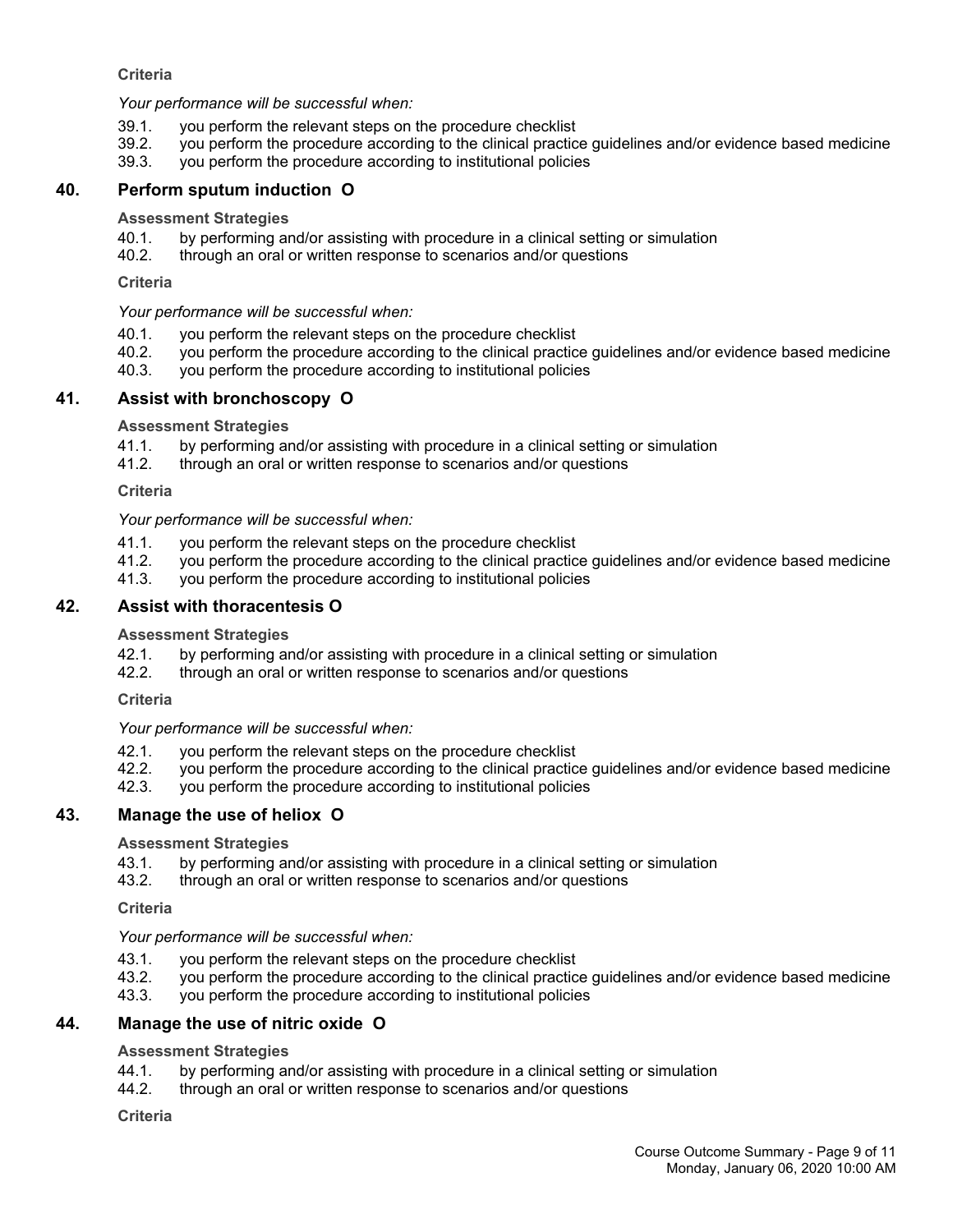*Your performance will be successful when:*

- 44.1. you perform the relevant steps on the procedure checklist
- 44.2. you perform the procedure according to the clinical practice guidelines and/or evidence based medicine
- 44.3. you perform the procedure according to institutional policies

# **45. Perform transcutaneous monitoring O**

#### **Assessment Strategies**

- 45.1. by performing and/or assisting with procedure in a clinical setting or simulation
- 45.2. through an oral or written response to scenarios and/or questions

**Criteria**

*Your performance will be successful when:*

- 45.1. you perform the relevant steps on the procedure checklist
- 45.2. you perform the procedure according to the clinical practice guidelines and/or evidence based medicine
- 45.3. you perform the procedure according to institutional policies

# **46. Assist with sleep lab procedures O**

#### **Assessment Strategies**

- 46.1. by performing and/or assisting with procedure in a clinical setting or simulation
- 46.2. through an oral or written response to scenarios and/or questions

**Criteria**

*Your performance will be successful when:*

- 46.1. you perform the relevant steps on the procedure checklist
- 46.2. you perform the procedure according to the clinical practice guidelines and/or evidence based medicine
- 46.3. you perform the procedure according to institutional policies

# **47. Perform a complete pulmonary function test O**

#### **Assessment Strategies**

- 47.1. by performing and/or assisting with procedure in a clinical setting or simulation
- 47.2. through an oral or written response to scenarios and/or questions

**Criteria**

- 47.1. you perform the relevant steps on the procedure checklist
- 47.2. you perform the procedure according to the clinical practice guidelines and/or evidence based medicine
- 47.3. you perform the procedure according to institutional policies

# **48. Perform an arterial line draw O**

**Assessment Strategies**

- 48.1. by performing and/or assisting with procedure in a clinical setting or simulation
- 48.2. through an oral or written response to scenarios and/or questions

**Criteria**

- 48.1. you perform the relevant steps on the procedure checklist
- 48.2. you perform the procedure according to the clinical practice guidelines and/or evidence based medicine
- 48.3. you perform the procedure according to institutional policies

# **49. Monitor pleural drainage systems O**

**Assessment Strategies**

- 49.1. by performing and/or assisting with procedure in a clinical setting or simulation
- 49.2. through an oral or written response to scenarios and/or questions

**Criteria**

- 49.1. you perform the relevant steps on the procedure checklist
- 49.2. you perform the procedure according to the clinical practice guidelines and/or evidence based medicine
- 49.3. you perform the procedure according to institutional policies

# **50. Create a respiratory care plan according to evidence based practices O**